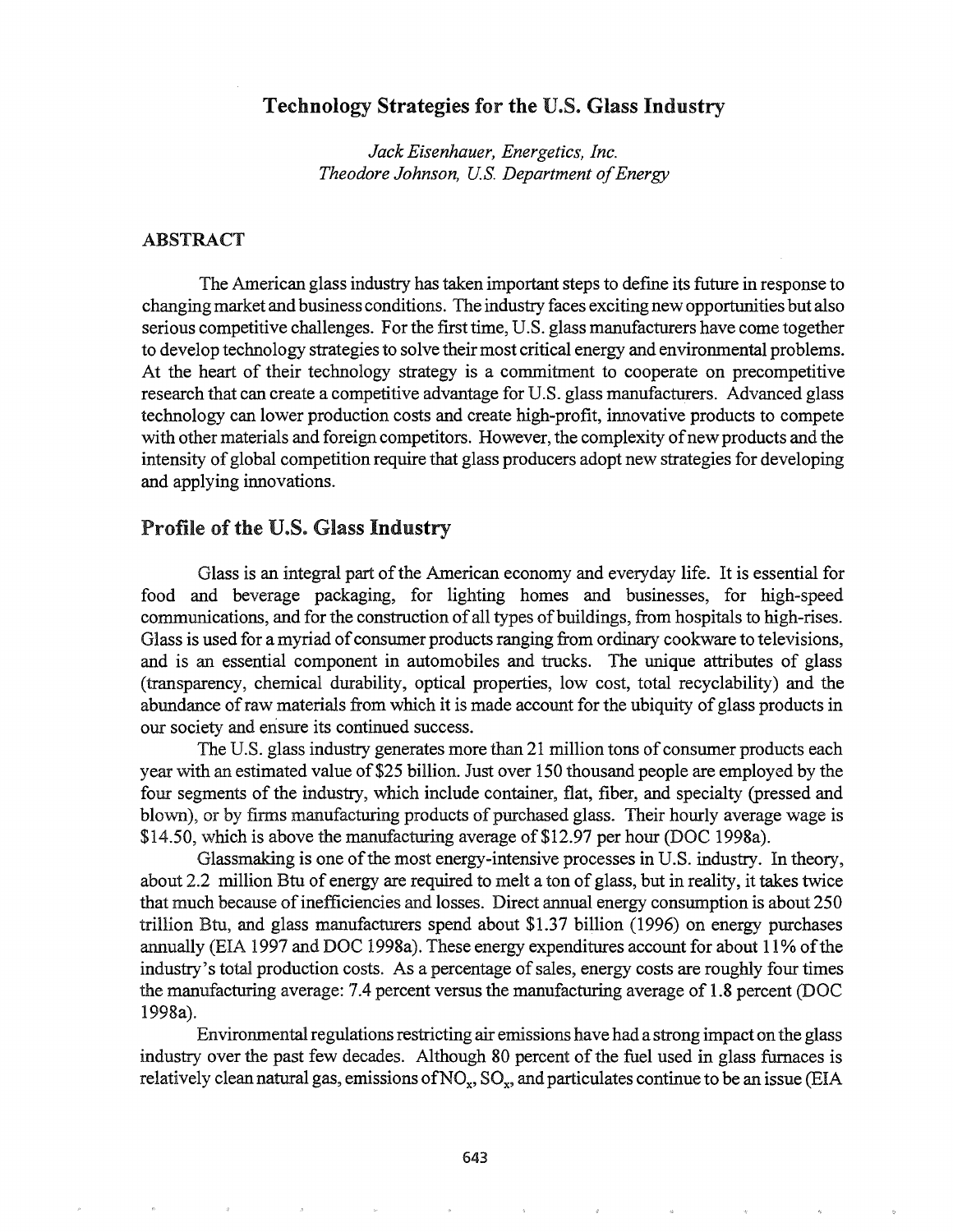1997). Equipment has been added and processes modified to meet increasingly stringent requirements. In the past decade, manufacturers have made great strides in increasing furnace efficiency and reducing the environmental consequences of fuel combustion in glass furnaces. For example, the introduction of oxy-fuel firing, in which gas is burned in a pure oxygen environment, has reduced emissions of greenhouse gases and critical air pollutants such as  $NO<sub>x</sub>$ by about half. The industry spent a total of \$285 million on pollution abatement (capital and operating costs) in 1994 (DOC 1996).

Although there are many commonalities in the processes that transform raw materials into molten glass, the chemistries of the glass as well as the fabrication methods vary significantly among the four major segments of the glass manufacturing industry. The different products, processes, and pressures in each ofthese industry segments have historically kept them somewhat isolated from each other.

The container sector produces the most tonnage with 9.2 million tons of production per year. It is a significant energy user that produces bottles and other containers that compete with plastic, aluminum, steel, and paper. Four main companies dominate this sector as a result of past mergers and consolidation. This segment includes128 furnaces with a typical output of250 tons per day. Most furnaces are regenerative furnaces (102 furnaces); 24 furnaces are oxy-fuel fired (Ross 1998).

The flat glass industry is dominated by five major firms that produce 4.6 million tons of glass per year. Products are used mainly for windows in buildings and automobiles and for architectural features. This segment consists of 36 regenerative furnaces with a typical output of 600+ tons/day. The first oxy-fuel furnace went into operation in April 1998 (Ross 1998).

The fiber glass sector produces about 3 million tons of product per year and is dominated by five large manufacturers. Products include a variety of insulation materials and textile products. Of the furnace population that is 75-100 tons/day, about half are unit melters (nonregenerative furnaces with only modest waste heat recovery) and about one-quarter are oxy-fuel. Of the furnaces with output of 100-150 tons/day, about half are oxy-fuel and about half are unit melters (Ross 1998)..

The specialty or pressed and blown segment encompasses a broad variety of products ranging from tableware, cookware, lighting, scientific products, and television tubes.. This segment produces about 2 million tons of glass products per year. Typical furnace size is 75 tons/day. Oxy-fuel furnaces represent roughly 35 percent of the furnaces in this segment (Ross 1998).

Since 1945, the container and flat glass segments of the industry have become more streamlined - a result of competition from other materials, excess capacity, and rising costs for labor, energy, and environmental compliance. At the same time, new glass markets have opened up in the specialty glass segment with the advent of fiber optics and other new products. The industry is now more efficient and closely aligned with customer needs and increasingly dependent on new and improved products..

Although market opportunities are expanding, all of the glass sectors must increasingly compete with various materials (e.g., plastics, aluminum) that may offer lower cost, lighter weight, better strength or other competitive advantages.. In the future, glass companies must be able to provide superior products with unique properties that make them more desirable than products made from other materials.. These new glass products will require the development of novel process technologies that reduce production costs and enhance desirable characteristics.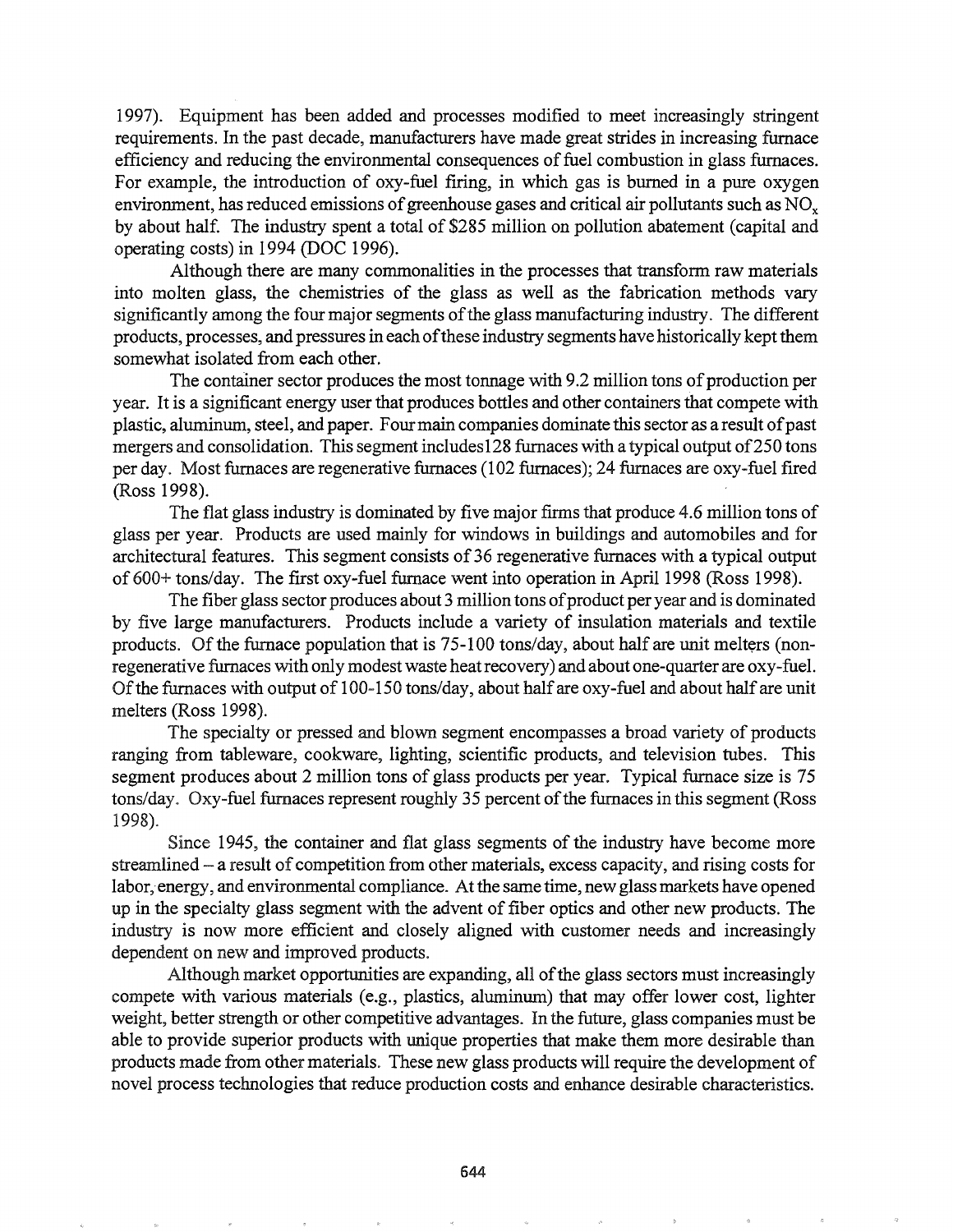Innovations in glass composition and glass properties will be needed to increase the value of glass to consumers and support its expansion into completely new markets.

To remain competitive in the future, the glass industry must develop strategies and technology to address its critical energy, environmental, and economic concerns. However, few glass company can devote sufficient financial resources to accomplish the necessary research and development (R&D). Capital is in short supply, as one might expect in such a mature industry with low margins; profits per dollar of sales are around 4.3 cents compared with 10.6 cents in the chemicals industry or 6.3 cents for all manufacturing (DOC 1998b). The glass industry spends only about one percent of sales on research, whereas the average for all of U.S. industry is three percent (NSF 1996). Since industry alone cannot individually pursue the new strategies and technologies vital to remain competitive, the industry must consider research partnerships and cooperative funding efforts to achieve its goals.

# Collaboration in a Competitive Environment

Until recently, competition and segmentation within the glass industry prevented its members from effectively partnering on technology research and development issues. Although the glass industry is sometimes viewed as resistant to change, they have shown an ability to quickly adapt if a solution addresses a clear need. Oxy-fuel firing of furnaces is a case-in-point. The technology for oxy-fuel, which lowers  $NO<sub>x</sub>$  emissions and increases throughput for a given furnace footprint, was first introduced around 1990 and in a span of eight years, 24 percent of the glass industry had converted over to this new technology.

The current combined pressuresfrom alternative materials, foreign producers, and thinly stretched R&D resources have prompted the glass industry to seek a collaborative solution. Such a solution presented itself when the Department of Energy's Office of Industry Technologies (OIT) offered to partner with the domestic glass industry to help increase energy efficiency, reduce waste, and increase productivity as part of its Industries of the Future strategy.

The Industries of the Future model is simple and flexible. First the industry as a whole is asked to anticipate the challenges it is likely to face in the future. It then develops a unified strategic vision of where it needs to be in 20 to 25 years to remain globally competitive. Based on the broad goals identified in this vision, the industry then develops a technology agenda or "roadmap" that specifies the steps necessary to achieve the vision. Finally, the strategy is implemented through collaborative partnerships composed of private companies, suppliers, trade associations, research organizations, and government agencies. The resulting Glass Industry of the Future will maximize the limited glass company R&D resources, allow an industry-wide response to energy and environmental issues, and gain streamlined access to federal scientific resources.

In January 1996, the glass industry outlined its long-range vision for maintaining and building its competitive market position in the document *Glass: A Clear Vision for a Bright Future* (Glass 1996). Later that year, the industry reaffirmed its commitment to the goals contained in this vision by signing a compact with Secretary of Energy Hazel O'Leary~ This partnership enables the industry and the federal government to align their R&D efforts to meet common goals. The glass industry will reap the benefits of technology development that can enhance its worldwide industrial competitiveness while at the same time contribute to the Nation's energy efficiency and environmental quality.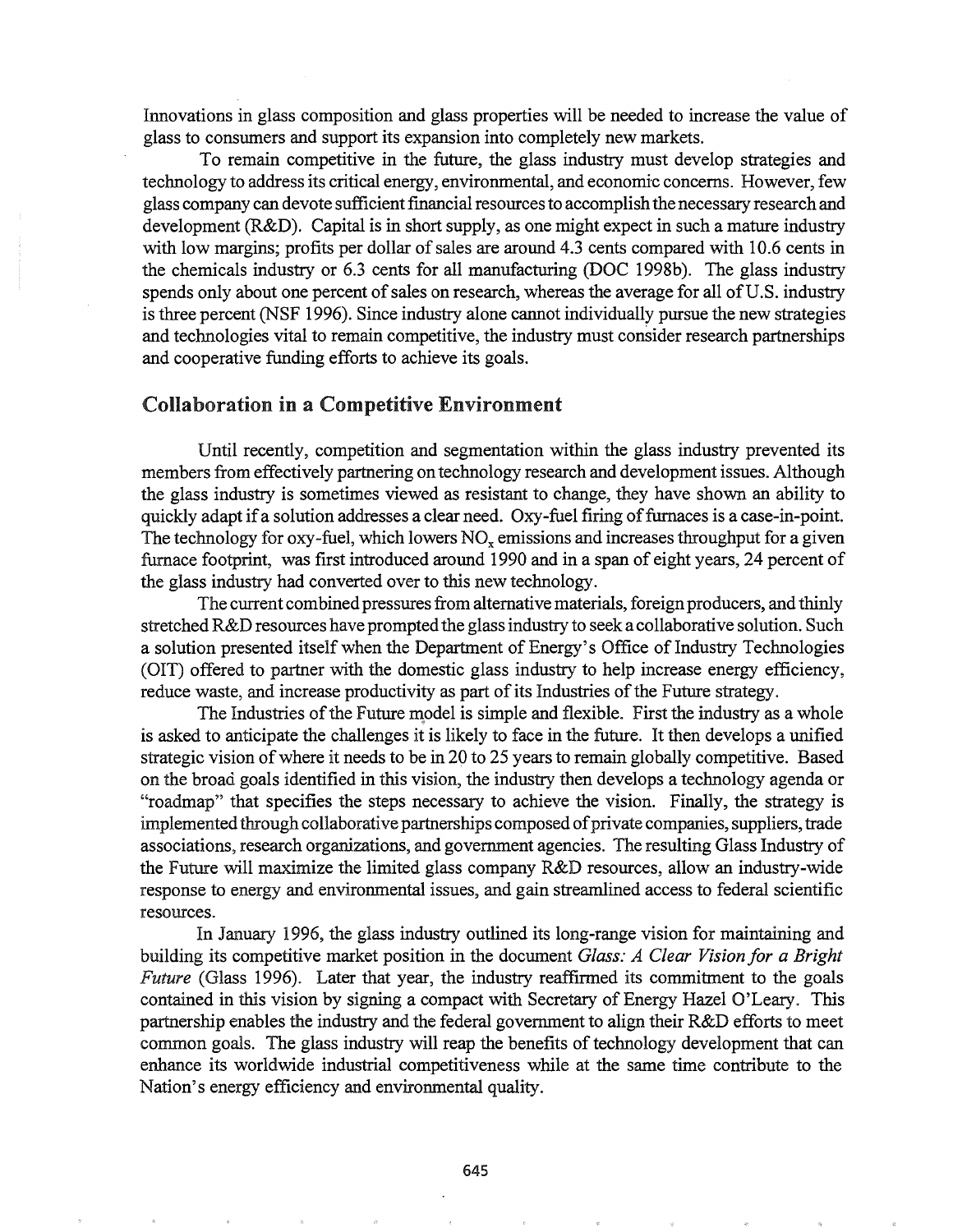### Table 1. Glass Industry Goals

- 1. Reduce unit production costs by at least 20% below 1995 levels
- 2. Recycle 100% of all glass production wastes back into the manufacturing process
- 3. Reduce by 50% the gap between current process energy use and the theoretical minimum
- 4. Reduce air and water emissions by at least 20% through environmentally sound practices
- 5. Recover, recycle, and minimize 100% of available post-consumer glass where consumption is greater than 5 lbs/capita
- 6. Achieve 6 sigma quality through automation, process control, optimized glass composition and strength, and computer simulation
- 7. Create innovative products that broaden the marketplace
- 8. Increase supplier and customer partnerships in the areas ofraw materials, equipment, and energy improvements.

The glass industry vision recognizes the importance of past technological achievements and the potential of future technological advances to accomplish a variety of glass industry goals. These goals, listed in Table 1, will be instrumental in guiding glass technology priorities among glass manufacturers, government technology programs, and research performers within universities and national laboratories.

Following publication of the glass vision, four subcommittees were formed to begin developing a *technology roadmap.* When complete, the roadmap will provide a comprehensive blueprint of the research necessary to achieve the market, business, and technology goals identified in the glass vision. Each subcommittee addressed one of the four critical research areas outlined in the vision:

- Production Efficiency
- Energy Efficiency
- \* Environmental Protection and Recycling
- $\bullet$  Innovative Uses for Glass.

### Determining Technology Priorities

Recognizing the importance of technology planning to market success, the U.S. glass industry held a *Glass Technology Roadmap Workshop* in April 1997 (Eisenhauer et al. 1997). This collaborative workshop brought together experts from the glass industry, universities, and the national laboratories to help identify key targets of opportunity, technology barriers, and research priorities in the glass industry. The workshop addressed the needs of the entire glass industry, including the flat, container, specialty, and fiber glass sectors.

Workshop participants explored in detail the critical research needs in the areas of production efficiency, energy efficiency, environmental protection and recycling, and innovative uses of glass.

Production Efficiency. Improving the efficiency of glass production, including improved manufacturing processes and new techniques that maximize glass strength and quality, will allow industry to increase quality product yield as well asreduce energy consumption, waste generation, and production costs..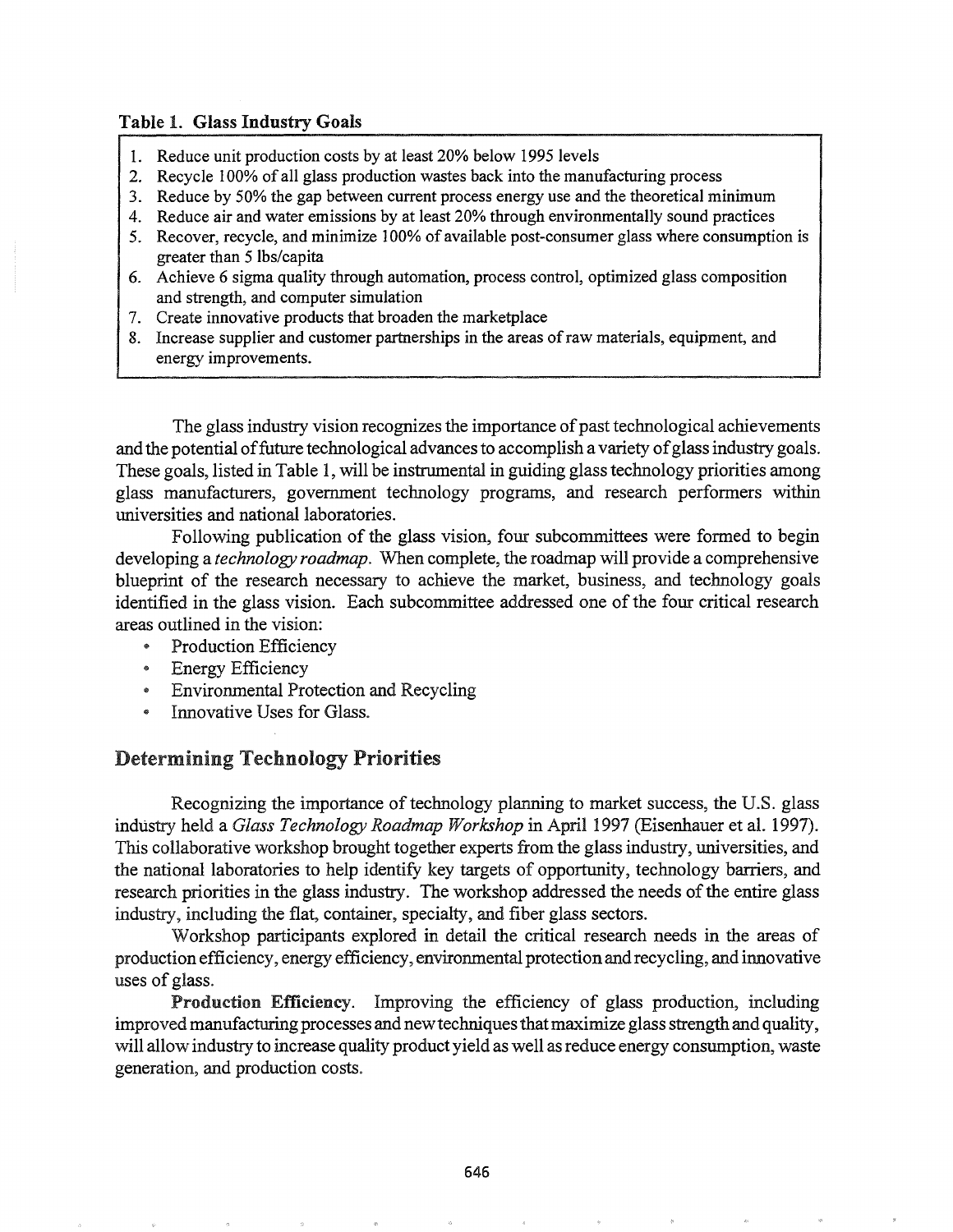EnergyEfficiency. Development ofmore energy-efficientmanufacturing processes and technologies will help the industry save significant energy and improve the competitiveness of glass products. Since the majority of energy consumption in the glass industry occurs in the melting and refining processes, research should focus on technology advancements in those areas.

Environmental Protection and Recycling. Environmental Protection and Recycling focuses on challenges and opportunities to reduce emissions and waste in the glass industry through leaner and cleaner processing as well as increased recycling.

Innovative Uses of Glass. To meet the challenges of the future, the U.S. glass industry must broaden the use of glass in existing markets and support research to create completely new and innovative uses for glass by investigating new glass compositions, developing a better understanding ofglass properties and interactions, and modifying and improving essential glass making processes.

During the workshop, participants identified over 130 specific research needs in the four areas, of which about half were considered to be priority. These research ideas were analyzed to determine the time frame in which each research activity is expected to have an impact in a commercial application or product: near (0-3 years), mid (3-10 years), and long (beyond 10 years). In addition, some research is expected to continue over all time periods and produce valuable results in each. The result of this process was an agenda of selected high-priority research needs organized by time frame that will serve as a guide for creating a robust glass industry R&D portfolio. This research agenda is illustrated in Table 2 (Eisenhauer et al. 1997).

### The Glass Manufacturing Industry Council

The success ofthe roadmapping workshop led many glass industry leaders to recognize the value of working together to solve the tough challenges the future would hold. However, pursuit of the priority technology areas would require an increase in participation, collaboration, and organization among all members of the glass community, something that the industry had historically failed to do. No existing association represented the interests of all sectors of the

industry. To address this problem, key representatives of glass producers met in November 1997 and expressed the need to GMIC Mission create an umbrella organization to serve as a focal point for technology collaboration. They  $\parallel$  To facilitate, organize, and promote the approached the American Ceramic Society  $\int$  interests of the entire glass industry through (ACerS) for help in creating such an cooperation in the areas of technology, organization. In 1998, the glass industry established the Glass Manufacturing Industry

Council (GMIC), under the auspices of ACerS, to promote the interests of glass manufacturers (see insert). The GMIC provides a unified voice for the industry, facilitating cooperation and leveraging resources to address issues of common concern.

The primary purpose of the GMIC is to develop, select, and oversee a precompetitive R&D portfolio with the ultimate goal of strengthening the competitive position of the U.S. glass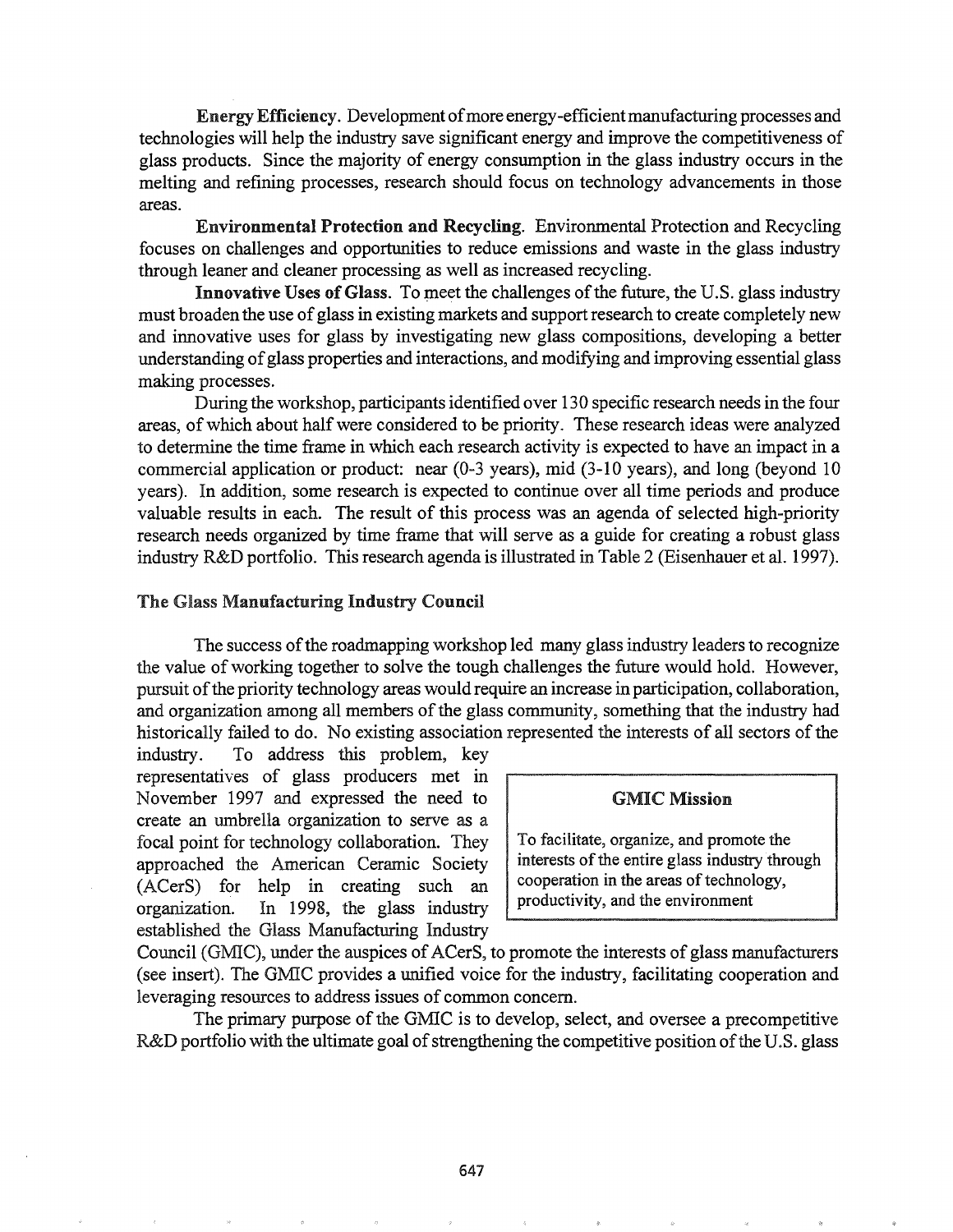| Table 2. Selected High Priority Research Needs for the Glass Industry |  |  |  |
|-----------------------------------------------------------------------|--|--|--|
|                                                                       |  |  |  |
|                                                                       |  |  |  |
|                                                                       |  |  |  |
|                                                                       |  |  |  |

| Time<br>Frame                                                       | Production<br><b>Efficiency</b>                                                                                                                             | <b>Energy Efficiency</b>                                                                                                                                                                                                                        | <b>Environmental</b><br><b>Protection and</b><br><b>Recycling</b>                                                                                                                                                                                                                                                                                                                                         | <b>Innovative Uses</b><br>for Glass                                                                                                                                                                                                                                                                   |
|---------------------------------------------------------------------|-------------------------------------------------------------------------------------------------------------------------------------------------------------|-------------------------------------------------------------------------------------------------------------------------------------------------------------------------------------------------------------------------------------------------|-----------------------------------------------------------------------------------------------------------------------------------------------------------------------------------------------------------------------------------------------------------------------------------------------------------------------------------------------------------------------------------------------------------|-------------------------------------------------------------------------------------------------------------------------------------------------------------------------------------------------------------------------------------------------------------------------------------------------------|
| NEAR<br>(0-3 Years)                                                 | • Produce coupled<br>models that simulate<br>combustion space and<br>the glass melt                                                                         | • Establish test facility for<br>model verification                                                                                                                                                                                             | • Develop and evaluate<br>refractories for<br>melting systems                                                                                                                                                                                                                                                                                                                                             |                                                                                                                                                                                                                                                                                                       |
| $\begin{array}{c} \textbf{MD} \\ \textbf{(3-10 Years)} \end{array}$ | • Develop intelligent<br>control of production<br>and fabrication<br>processes<br>• Develop integrated<br>process control<br>strategies                     |                                                                                                                                                                                                                                                 | • Develop predictive<br>emission modeling<br>tools<br>• Develop cost-effective<br>separation and sorting<br>techniques for post-<br>consumer glass<br>Develop durable,<br>high-temperature<br>sensors for flow<br>temperature, and gas<br>composition<br>Develop integrated<br>control systems to link<br>production with<br>emissions<br>Develop more<br>ø<br>efficient, lower-cost<br>oxygen production | • Conduct research to<br>increase<br>understanding/model<br>surface modifications,<br>surface interactions,<br>surface chemistry, and<br>reactions at the glass<br>interface<br>Explore use of<br>microwaves and<br>ultrasonic waves for<br>control of glass shape<br>and other process<br>parameters |
| $\begin{array}{c} \text{LOMG} \\ \text{(10+ Years)} \end{array}$    | Develop longer-lasting<br>$\bullet$<br>non-refractory materials                                                                                             | • Explore new alternative<br>glassmaking technologies<br>- alternative melting<br>methods<br>new, large-volume<br>processes<br>revolutionary small-scale<br>glassmaking processes<br>Design and develop non-<br>traditional refining techniques |                                                                                                                                                                                                                                                                                                                                                                                                           |                                                                                                                                                                                                                                                                                                       |
| $\left \bigcup_{(0-10^+ \text{ Years})} \right $                    | Determine corrosion<br>$\bullet$<br>mechanisms of<br>refractory composition<br>$\circ$<br>Improve hot glass<br>contact materials (e.g.,<br>molds and rolls) | · Develop accurate, validated<br>melter models that include<br>batch melting, combustion,<br>and glass flows<br>• Conduct research to improve<br>refractories                                                                                   |                                                                                                                                                                                                                                                                                                                                                                                                           | • Develop more<br>effective sensors for<br>measurement and<br>control of<br>temperature, viscosity,<br>redox reactions, gas<br>velocity, and colorants                                                                                                                                                |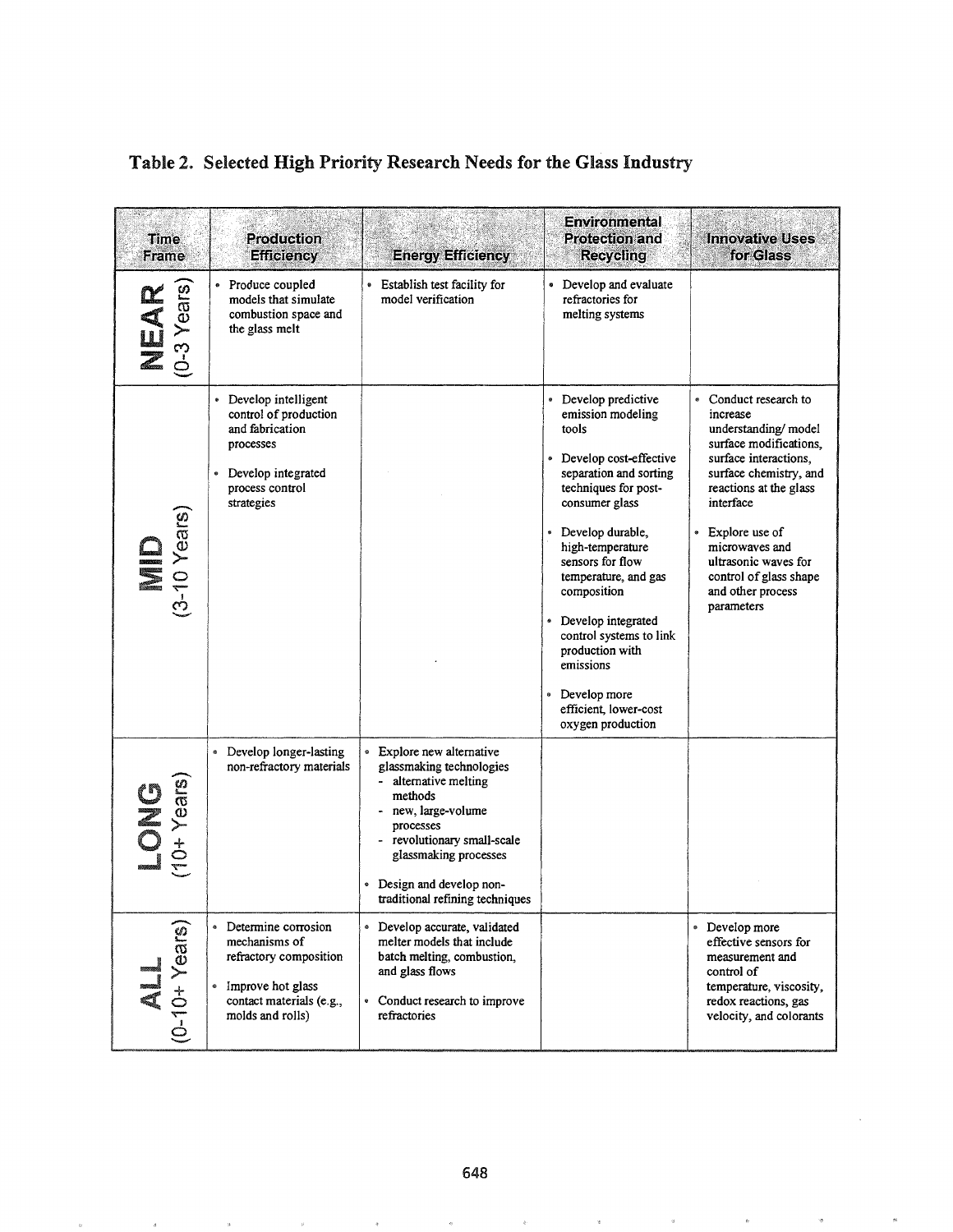industry in materials markets<sup>1</sup>. This focus distinguishes the GMIC as the only central organization for advancing the technology and efficiency of glass manufacturing in areas of mutual benefit to all glass producers. Toward that end, in February 1999, the GMIC signed a compact with the U.S. Department of Energy reaffirming the industry's commitment to pursue precompetitive R&D related to glass manufacturing that can improve energy efficiency and environmental quality, increase productivity, and reduce emissions of greenhouse gases.

A major responsibility of the GMIC will be to serve as the "portfolio manager" for the glass industry's research agenda and to actively shape DOE's glass research portfolio. The Council will help shepherd glass research throughout the R&D process from proposal selection to the development ofresults ready for commercialization. In its effortsto guide and oversee the glass R&D portfolio, the GMIC will:

- identify technology priorities
- <sup>e</sup> help evaluate R&D proposals
- guide R&D projects
- @ facilitate R&D projects between companies
- \* negotiate Cooperative Research and Development Agreements (CRADAs)
- determine intellectual property rights.

### The Glass Industry R&D Portfolio

The technology priorities established by the industry allow it to move forward in its pursuit of mutually beneficial collaborative research opportunities. Many of those opportunities are cost-shared projects funded by the Department of Energy. The 1999 DOE OIT glass technology portfolio has a budget of \$4.3 million dollars, allocated to 18 projects, all of which address priorities from the industry research agenda. A representative sample ofthese ongoing, collaborative research projects is presented in Table 3.

# Continuing Partnership Activities

The U.S. glass partnership has created an umbrella for a variety of forward-looking activities to support technology development in the glass industry (see Figure 1). The partnership is guided by the industry vision and technology roadmap which outline priorities and direct activities. These activities include workshops, leveraging activities, the development of policy positions, project reviews, and portfolio development. As the GMIC builds its industry base, it will continue to play a larger role in leading partnership activities and responsibilities.

An integral part of the glass industry's technology development strategy is to leverage investments through collaborative partnership. Private companies, government agencies, and trade and professional organizations develop partnershipsto share the risks and costs ofresearch and create a larger pool of relevant expertise and facilities to help solve some of industry's toughest technical challenges. Partnerships also include the research community-the industrial research centers, universities, and national laboratories-that provide world-class scientific and

<sup>&</sup>lt;sup>1</sup>Precompetitive R&D encompasses research and development activities up to the stage where technical uncertainties are sufficiently reduced to permit preliminary assessment of commercial potential and prior to development of application-specific commercial prototypes.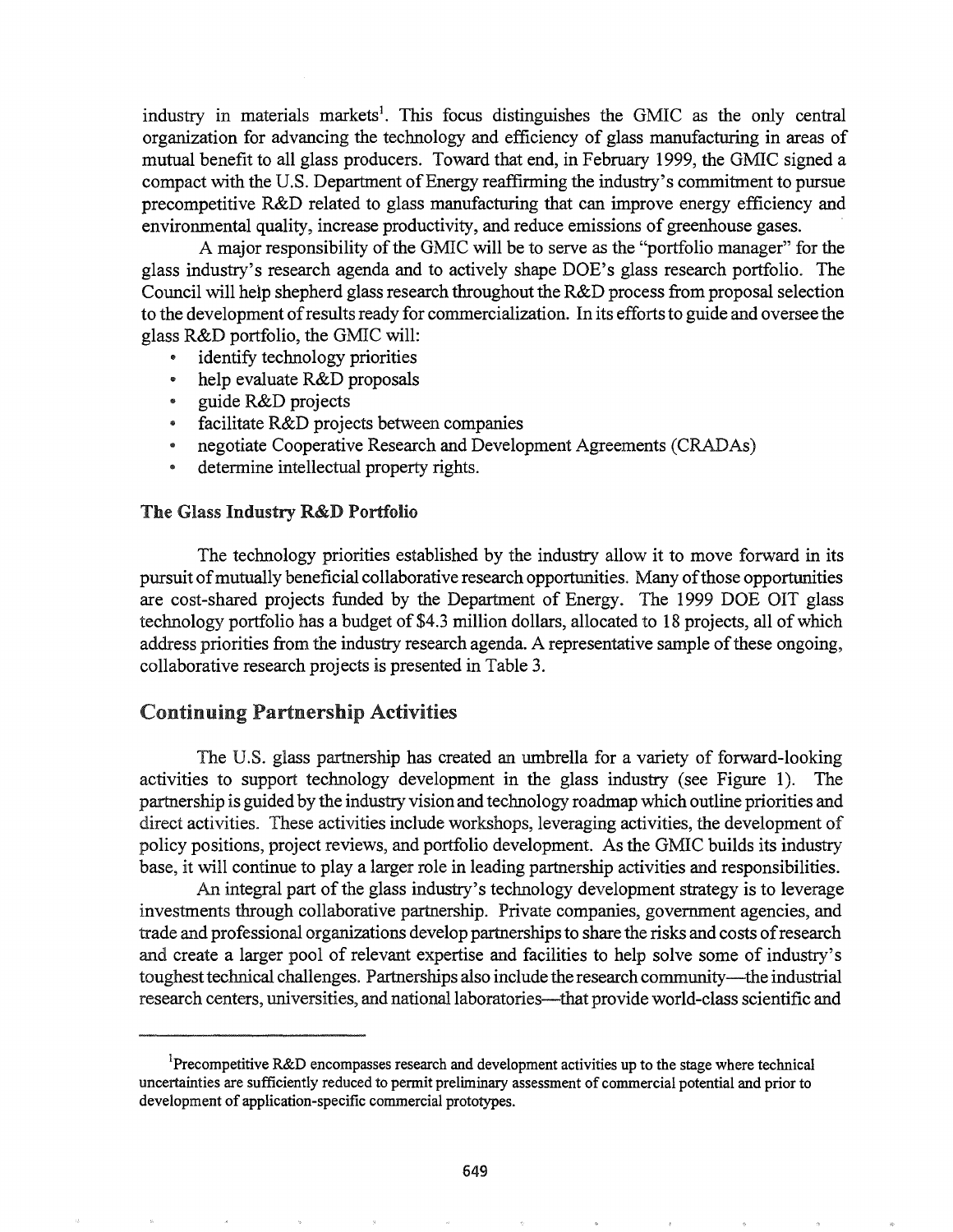# Table 3. Example Glass Industry R&D Projects

| Project                                                                                                                                                                                                                                                                                                                                                                                                                                                                                                                                          | <b>Priority Research</b><br>Need(s) Addressed                                                                                                                                                                                                                                  |  |
|--------------------------------------------------------------------------------------------------------------------------------------------------------------------------------------------------------------------------------------------------------------------------------------------------------------------------------------------------------------------------------------------------------------------------------------------------------------------------------------------------------------------------------------------------|--------------------------------------------------------------------------------------------------------------------------------------------------------------------------------------------------------------------------------------------------------------------------------|--|
| Improved Refractories for Glass<br>As furnaces are converted to new firing processes, including oxy-fuel firing, refractories<br>are exhibiting greater deformation and corrosion due to higher operating temperatures<br>and severe environments. Researchers will test, analyze, and characterize a variety of<br>refractory materials in an effort to develop refractories with superior corrosion and creep<br>resistance, thus improving furnace efficiency, stability, and lifetime.                                                       | Refractories for melting<br>systems<br>Research to improve<br>۰<br>refractories<br>Corrosion mechanisms of<br>$\bullet$<br>refractory composition                                                                                                                              |  |
| Dynamic Expert Systems to Optimize Oxy-fuel Melter Performance                                                                                                                                                                                                                                                                                                                                                                                                                                                                                   |                                                                                                                                                                                                                                                                                |  |
| Project partners will develop and demonstrate a dynamic system of automatic controls<br>for the efficient operation of oxygen-enriched glass melting plants. By demonstrating<br>improved production efficiency, reduced emissions, and extended refractory life, this<br>new system may make the oxy-fuel process more attractive to a greater portion of the<br>glass industry.                                                                                                                                                                | Predictive emission<br>۰<br>modeling tools<br>Integrated process<br>$\bullet$<br>control strategies                                                                                                                                                                            |  |
| Advanced Process Control System for Glass Production<br>Project partners will develop and implement a process control system using by<br>integrating four advanced technologies: a process parameter model; a suite of stress and<br>temperature sensors; a data acquisition, analysis, and communications system; and a<br>cognitive controls software package. Improved process control will reduce glass waste,<br>cut energy consumption, boost production efficiency, and yield a higher-quality product.                                   | Integrated control<br>$\bullet$<br>systems to link<br>production with<br>emissions<br>Intelligent control of<br>$\bullet$<br>production and<br>fabrication processes                                                                                                           |  |
| Glass Furnace Combustion and Melting User Research Facility<br>Project partners will design, build, and operate a state-of-the-art user facility where<br>research and experimentation can be conducted to explore technology for improving<br>combustion and furnace efficiency. In addition to addressing combustion issues,<br>researchers at the facility can develop techniques for tighter control of the melting<br>process, which in turn will lead to increased production efficiency and product quality<br>for all industry segments. | Test facility for model<br>verification<br>Coupled models to<br>simulate combustion<br>space and glass melt<br>Validated melter models                                                                                                                                         |  |
| Tougher Composites for Glass Processing Sensors<br>Using plasma spray forming technology, this project team plans to develop hybrid<br>composite tubes that can be used as protective sheaths and periscope sight tubes for<br>advanced temperature sensors. The molybdenum disilicide-based composites to be used<br>are stronger, more resistant to oxidation, friendlier to the environment, and less<br>expensive than traditional refractory metals.                                                                                        | Longer-lasting non-<br>۰<br>refractory materials<br>Durable, high-<br>temperature sensors for<br>flow temperature, and<br>gas composition<br>Effective sensors for<br>measurement and control<br>of temperature, viscosity,<br>redox reactions, gas<br>velocity, and colorants |  |
| Integrated Ion-Exchange Systems for High-Strength Glass Products<br>Although chemically strengthened glass has advantages over conventional, thermally<br>tempered glass, its lengthy treatment time often makes it an uneconomical option for<br>manufacturers. Project partners are developing integrated, ion-exchange systems for<br>soda-limed-based compositions that will reduce strengthening times by a factor of two to<br>five, increasing production efficiency and costs savings.                                                   | Optimize chemical<br>processing for high<br>strength                                                                                                                                                                                                                           |  |

 $\bar{B}$ 

 $\ddot{\phantom{a}}$ 

 $\bar{\pi}$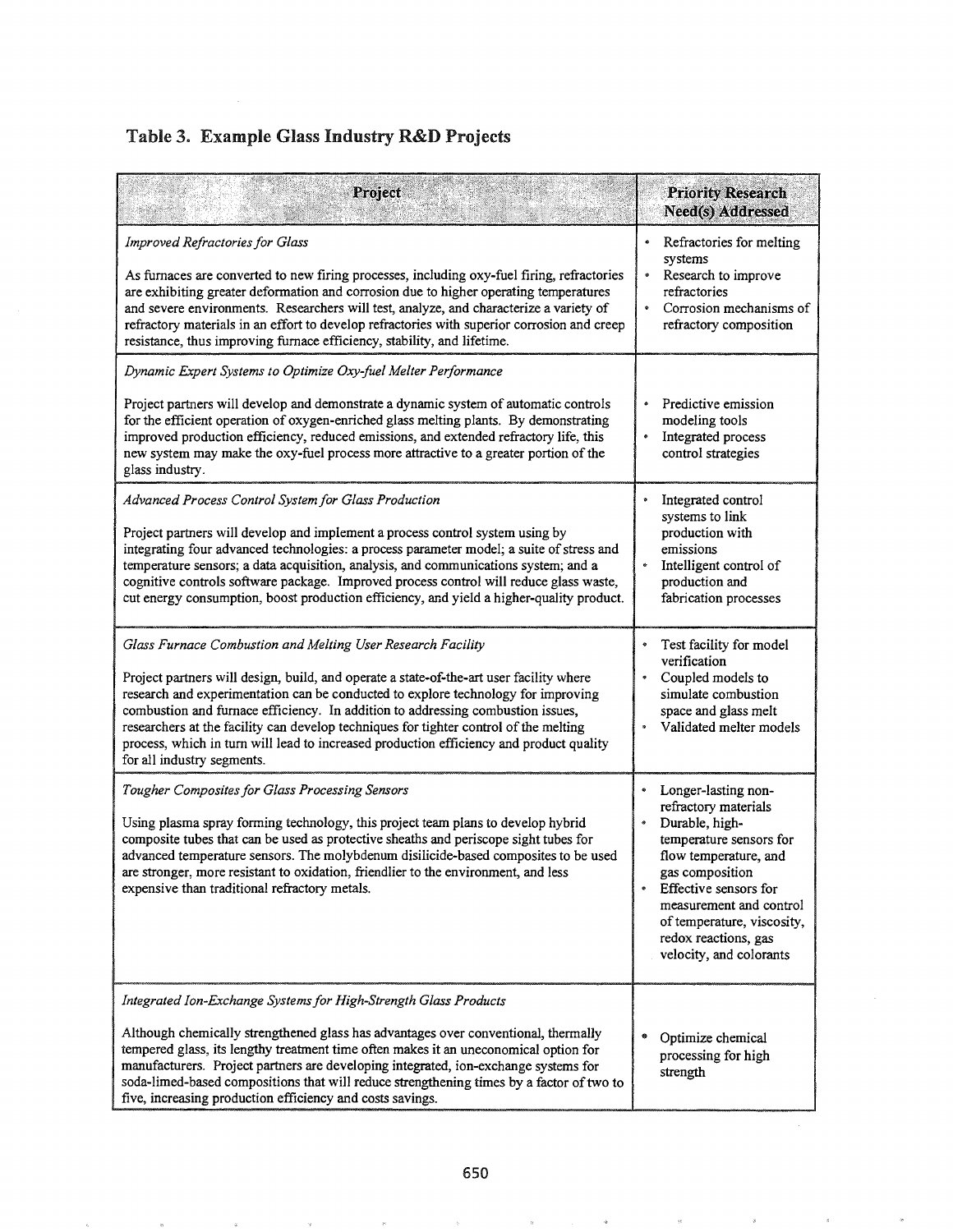

Figure 1. Glass Industry Partnership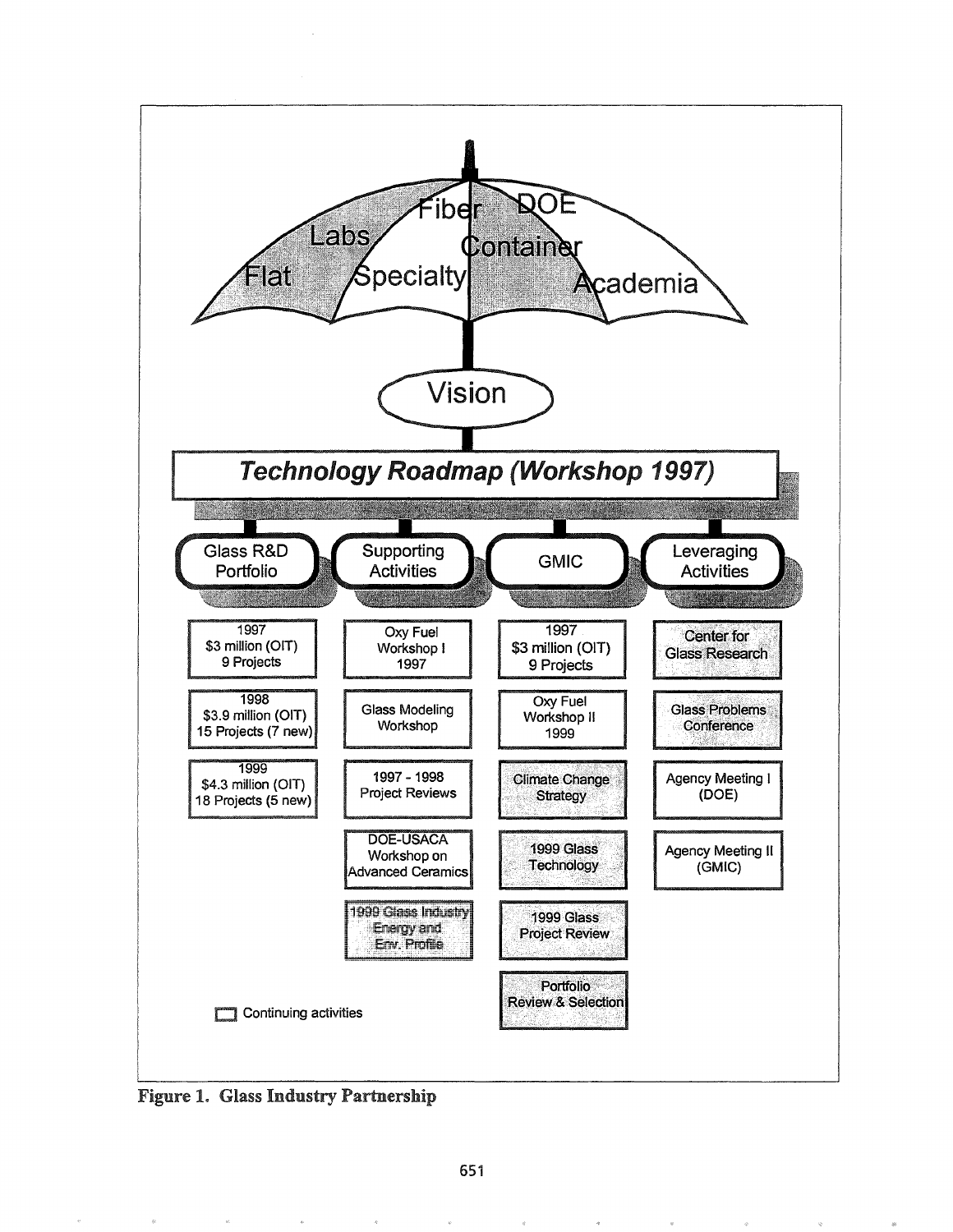engineering expertise and unique experimental facilities that are essential for tackling complex problems.

Over the past four years, the U.S. DOE has worked with several organizations to leverage technical resources. For example, they have been an active contributor and member of the Liaison Board of the Center for Glass Research (CGR), an NSF Industry-University Center located at Alfred University. CGR has been a focal point for research, education, and technology exchange in the field of glass science and engineering and is participating on two DOE-funded projects. In 1997, the advanced ceramics community approached DOE to request their help in identifying needs within major process industries that could be met with high-temperature, corrosion-resistant ceramic materials. These discussions resulted in a September 1998 joint workshop between the glass and advanced ceramics industries on *Advanced Ceramics in Glass Production: Needs and Opportunities* (Eisenhauer et al. 1999). Workshop participants recommended several priorities for applying advanced ceramics in the glass manufacturing environment, including improved refractory compositions, coatings for molds, improved sheathing for thermocouples, and ceramic burners.

The glass industry, through the GMIC and DOE, is continuing discussions with several federal organizations with interests and activities related to the glass technology roadmap. In February 1999, for example, the GMIC hosted an "Agency Meeting" to explore opportunities for joint research. Organizations represented at that meeting included the National Science Foundation, the National Institute of Standards and Technology (Manufacturing Engineering Laboratory and Advanced Technology Program), the California Energy Commission, Great LakesIndustrial Technology Center, and the New York State Energy Research and Development Authority. The participants identified several promising research avenues that GMIC will pursue through subsequent meetings.

The glass partnership has also been active in hosting and participating in technical workshops to discuss common problems and best practices. In 1997, DOE hosted the *Oxy-Fuel Issues for Glassmaking in the 90's Workshop, which addressed technical issues related to the* implementation of oxy-fuel firing of glass furnaces. In February 1999, the GMIC hosted the *Oxy-Fuel Issues II Workshop: Approaching the New Millennium,* which provided additional insights on oxy-fuel conversion DOE also sponsored a workshop on *Glass Modeling* to share information on the state-of-the-art for modeling of the glass bath and combustion space. DOE is also a regular participant and supporter of the annual *Glass Problems Conference*, hosted alternatively by Ohio State University and the University of Illinois, Urbana-Champlain. This conference is considered the principal technical conference addressing the needs of glass manufacturing and will continue to be a source of direction and feedback for the glass partnership.

A key advantage of the roadmap is that it helps to align and focus industry and government resources on areas of mutual interest. The roadmap also helps to ensure that glass research and technology investments are productive, relevant, and efficient. The DOE-industry partnership has developed an effective mechanism to solicit feedback and keep research focused on critical needs. Forthe past two years, DOE has held the *DOEAnnual Glass Project Review,* in which technical managers from glass companies review the progress of ongoing glass research and advise the principal investigators on technical direction. These reviews have been highly successful and have attracted broad industry participation.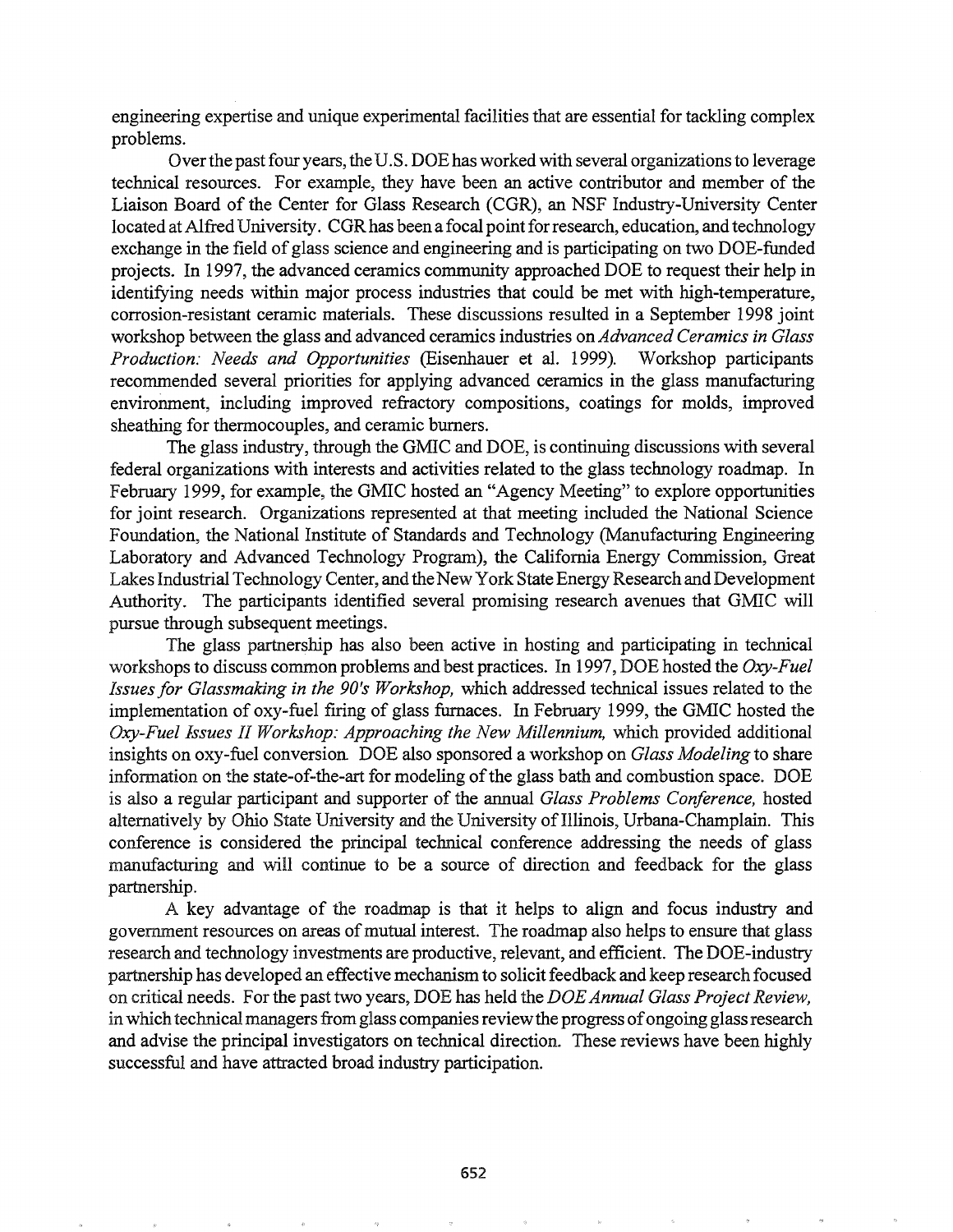# Next Steps

The DOE compact with the GMIC has created a focal point for future partnership activities that extends to all members of the glass manufacturing community. In 1999, the GMIC will play a leadership role in reviewing technical direction for the DOE glass research portfolio and overseeing the 1999 *DOE Annual Glass Project Review.* The GMIC will also build and strengthen its relationships with other key organizations within the glass community, including the Primary Glass Manufacturers Council (flat glass), the Glass Packaging Institute (container glass), the North American Insulation Manufacturers Association (fiber glass), the American Ceramic Society, and the Center for Glass Research to explore areas of mutual interest and benefit. The GMIC expects to publish the final *Glass Industry Technology Roadmap* and distribute it to glass manufacturers, customers, suppliers, and researchers.

One important effort being pursued by the GMIC is to help the glass industry develop its strategy for addressing climate change. President Clinton's Climate Change Proposal calls for "industry-by-industry consultations" to produce a voluntary agreement to reduce greenhouse gas emissions. Under the leadership of the GMIC, the industry is developing its strategy that will include actions to improve the efficiency of processes, increase recycling, and accelerate adoption of energy-efficient glass products. The industry goal is to develop an agreement that reduces greenhouse gas emissions, is supported by market economics, contains clear government incentives, and creates a level playing field for all glass producers.

The ultimate success of the Glass Industry Partnership may not be determined for several years. However, the partnership is helping the U.S. glass industry to define its future with a coordinated technology strategy that can position it for growth and profitability. The development and implementation of the glass technology roadmap is an excellent template for success that will require the support of many segments of the industry. The government role will continue to concentrate on facilitating the partnership by encouraging additional leveraging activities and making strategic research investments that support the roadmap and provide clear public benefits.

# References

- [DOC] U.S. DepartmentofCommerce~1998a. *1996Annual Survey ofManufactures: Statistics for Industry Groups and Industries, M96(AS)-1. Washington, D.C.: U.S. Department of* Commerce, Bureau of the Census.
- [DO.C] U.S. Department ofCommerce. 1998b. *Statistical Abstract ofthe United States: 1998.* Washington, D.C.: U.S. Department of Commerce, Bureau of the Census.
- [DOC] U.S. Department of Commerce. 1996. Pollution Abatement Costs and Expenditures, 1994. MA -200(94)-1. Washington, D.C.: U.S. Department of Commerce, Bureau of the Census.
- [EIA] Energy Information Administration. 1997 *Manufacturing Consumption ofEnergy 1994,* DOE/EIA-0512(94). Washington, D.C.: U.S. Department of Energy.